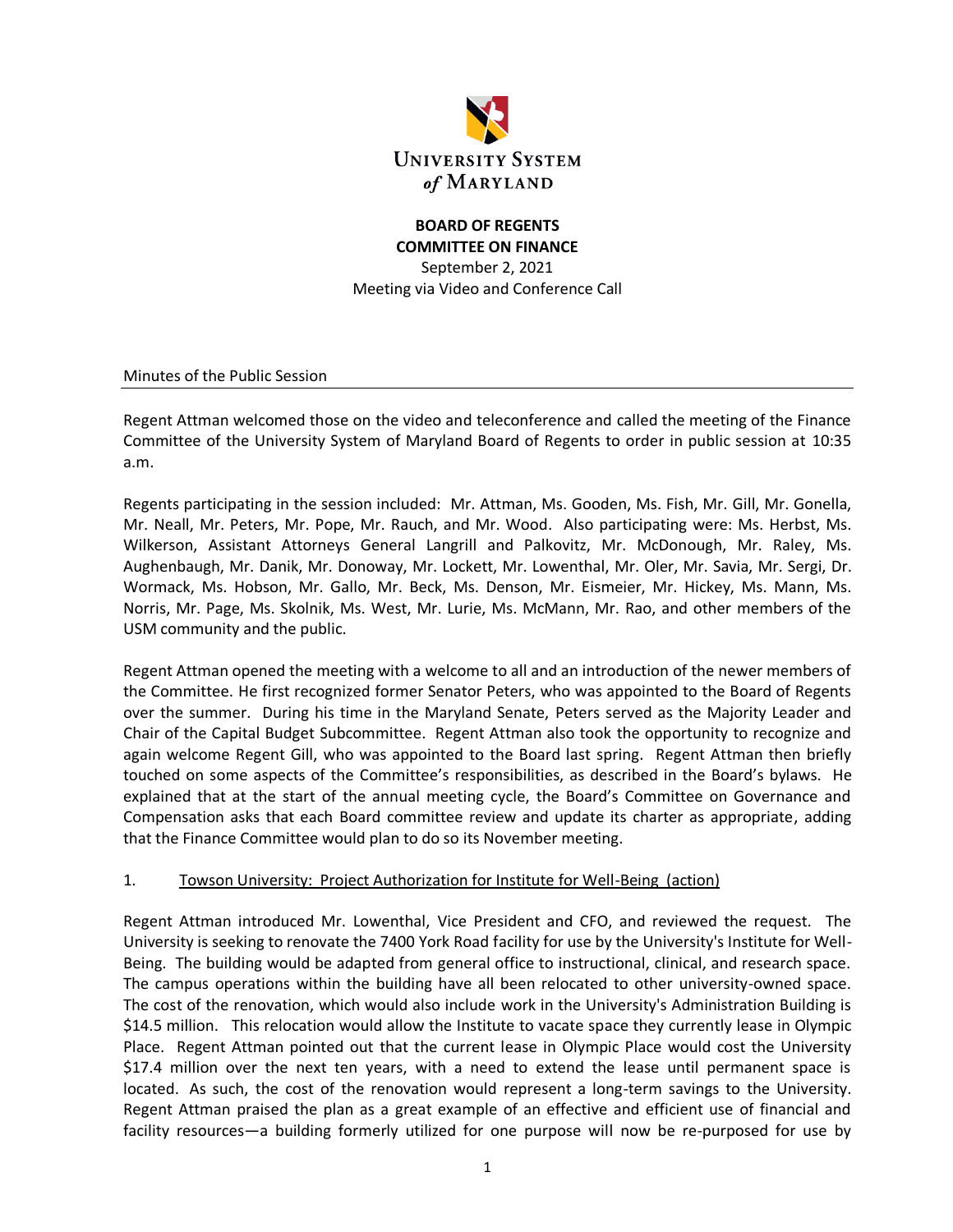another with an overall cost savings to the University. While the Board of Regents approves the total cost of a project, the contracts for the project would require the approval of the Board of Public Works. In response to a question about the sufficiency of the contingency fund, Mr. Lowenthal responded that at 17%, the contingency fund was larger than normal, typically 10%. He added that the location is a huge improvement for access by the university's students and faculty. The overall cost reflects several factors, including market conditions and prevailing wage. Noting that the project management had been delegated by the UMB Service Center to Towson University, Regent Attman asked Vice Chancellor Herbst to briefly summarize the delegation process.

Vice Chancellor Herbst explained that both the UMB and UMCP Construction Management Service Centers have a process in place regarding the delegation of project management. For UMB, that process that includes several steps. The criteria for delegation include: projects of \$1 million and under (or the then current threshold), are fully delegated to the client institution unless that client requests otherwise; the dollar threshold amount is based on the project construction cost; and, delegation by the UMB Service Center on projects between \$1-5 million will normally be granted where appropriate staffing levels and other relevant criteria are met.

## **The Finance Committee recommended that the Board of Regents authorize Towson University to spend \$14.5 million of institutional funds for the renovation of space in two buildings for the Towson University Institute for Well-Being, as described.**

(Regent Attman moved recommendation, seconded by Regent Pope; unanimously approved) Vote Count = YEAs: 8 NAYs: 0 Abstentions: 0

#### 2. University System of Maryland: Legislative Debt Cap (information)

Regent Attman summarized the information item. In general, the USM is stating its intention to seek an increase in the debt ceiling for the System codified in statute. The System has held a Aa1 bond rating since 2011, with comparatively low borrowing costs. The program played an important role in steps taken to preserve cash liquidity during the pandemic and the System's ability to borrow whenever necessary is a critical piece of the operating toolkit. Vice Chancellor Herbst explained that the Board approves capital projects each June, which is a control point, and then subsequently authorizes bond financing for the approved projects. She stated that the System currently has less than \$200 million of debt cap space and is seeking an increase which will provide the USM with room to add more debt in the future. Vice Chancellor Herbst added that the USM has a long positive history of the General Assembly supporting the USM's requests to increase the debt cap, noting that she and the finance team would work first with the Treasurer and the Capital Debt Affordability Committee (CDAC). Regent Peters offered his support and assistance in moving the request along.

#### **The Finance Committee accepted the item for information purposes.**

### 3. Bowie State University: Three Voluntary Separation Incentive Plans for Certain Employees (action)

Regent Attman recognized Mr. Savia, Vice President; and Ms. Hobson, Senior Director of Human Resources for Bowie State University. Regent Attman explained that Bowie is seeking Board approval to offer three Voluntary Separation Incentive Plans for faculty and exempt and nonexempt staff. These plans apply only to employees who are not members of a collective bargaining unit. The three plans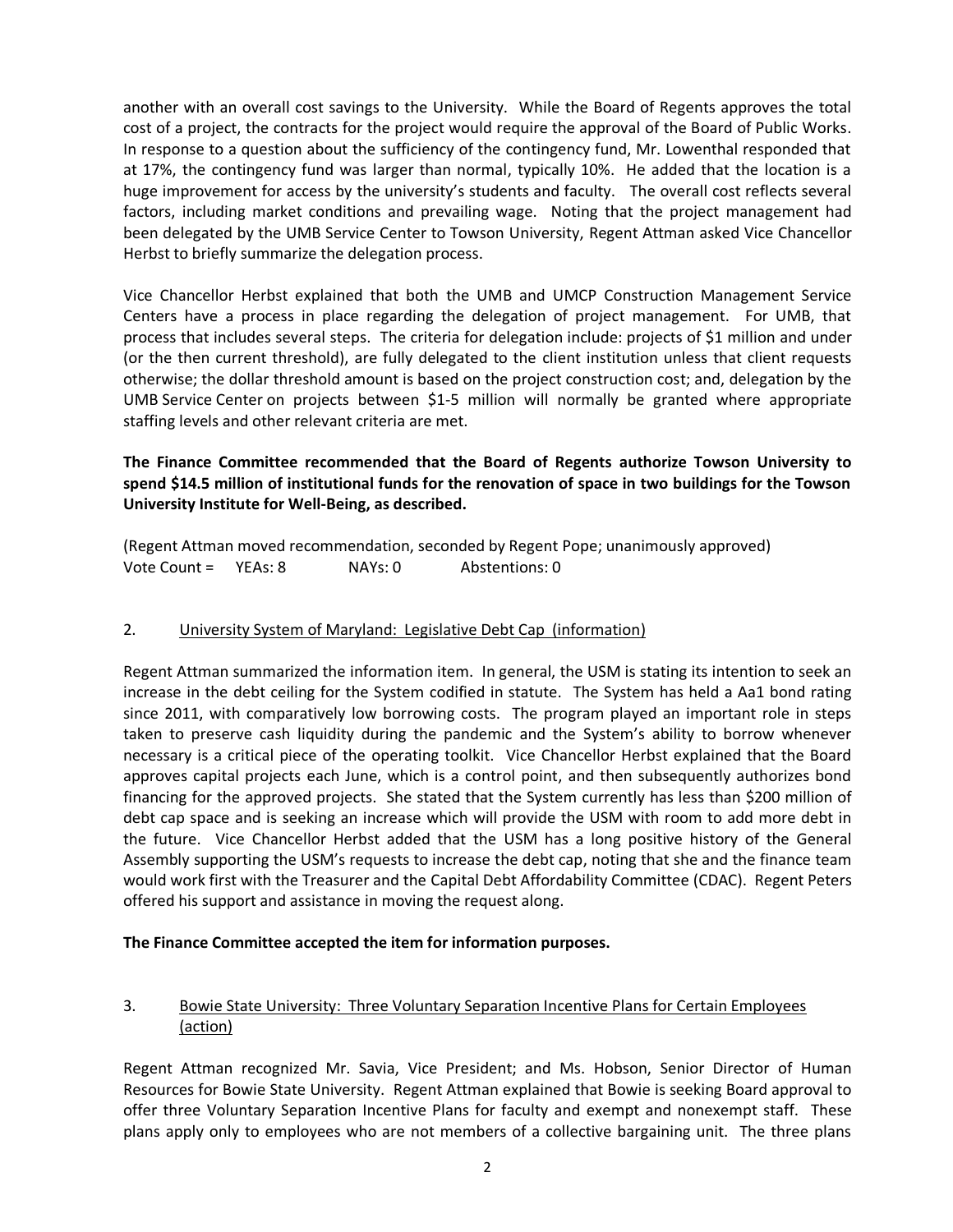were designed to provide the University a certain amount of flexibility, including the right to limit the total number of applications approved and the number of applications approved in a particular department, work unit or job category. In response to a question about VSIP interest, Mr. Savia stated that there are individuals who have expressed issues and challenges in adapting to the new environment—the matter has come up in Town Halls and employees are interested.

## **The Finance Committee recommended that the Board of Regents approve the three Voluntary Separation Incentive Plans for Bowie State University as presented**.

(Regent Attman moved recommendation, seconded by Regent Pope; unanimously approved) Vote Count = YEAs: 9 NAYs: 0 Abstentions: 0

#### 4. Convening Closed Session

Regent Attman read the Convene to Close Statement.

"The Open Meetings Act permits public bodies to close their meetings to the public in circumstances outlined in §3-305 of the Act and to carry out administrative functions exempted by §3-103 of the Act. The Committee on Finance will now vote to reconvene in closed session. The agenda for the public meeting today includes a written statement with a citation of the legal authority and reasons for closing the meeting and a listing of the topics to be discussed. The statement has been provided to the regents and it is posted on the USM's website."

#### **The Chancellor recommended that the Committee on Finance vote to reconvene in closed session.**

(Regent Attman moved recommendation, seconded by Regent Pope; unanimously approved) Vote Count = YEAs: 9 NAYs: 0 Abstentions: 0

Regent Attman thanked everyone for joining. The public meeting was adjourned at 11:24 a.m.

Respectfully submitted,

Gary L. Attman Chair, Committee on Finance